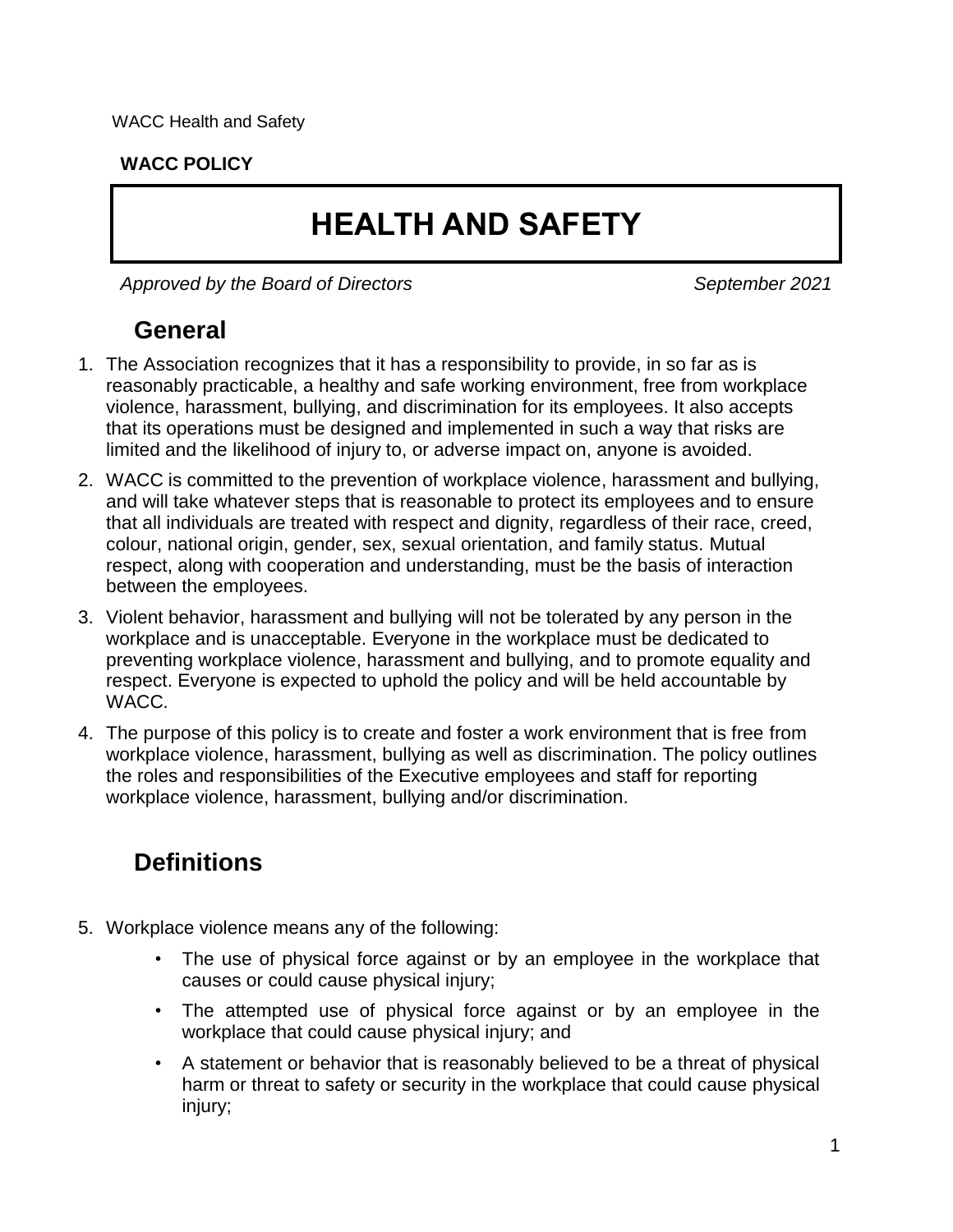- 6. Workplace harassment means:
	- Engaging in a course of vexatious comment or conduct against an employee in a workplace that is known or ought reasonably to be known to be unwelcome;
	- Engaging in a course of vexatious comment or conduct against a worker in a workplace because of sex, sexual orientation, gender identity or gender expression, where the course of comment or conduct is known or ought reasonably to be known to be unwelcome; or
	- Making a sexual solicitation or advance where the person making the solicitation or advance is in a position to confer, grant or deny a benefit or advancement to the employee and the person knows or ought reasonably to know that the solicitation or advance is unwelcome.
- 7. Workplace bullying means:
	- Engaging in acts or verbal comments that could psychologically or 'mentally' hurt or isolate a person in the workplace;
	- Engaging in repeated incidents or a pattern of behavior that is intended to intimidate, offend, degrade or humiliate a person or group of people;
	- Engaging in the assertion of power through aggression.

#### **Responsibilities**

- 8. As chief executive of the organization, the General Secretary has overall responsibility for all aspects ofWACC activities, including health and safety.
- 9. The Manager of Administration has been identified as the co-ordinator of healthand safety for the organization, and is required to advise the General Secretary on related matters. He has the responsibility for:
	- Undertakingsafety inspections,
	- Reviewing safety procedure,
	- Co-ordinating the maintenance of safety equipment,
	- Dealing with any health or safety issues that may arise,
	- Monitoring compliance with health and safety requirements,
	- Taking reasonable preventative measures to protect employees and others from workplace violence, harassment and bullying,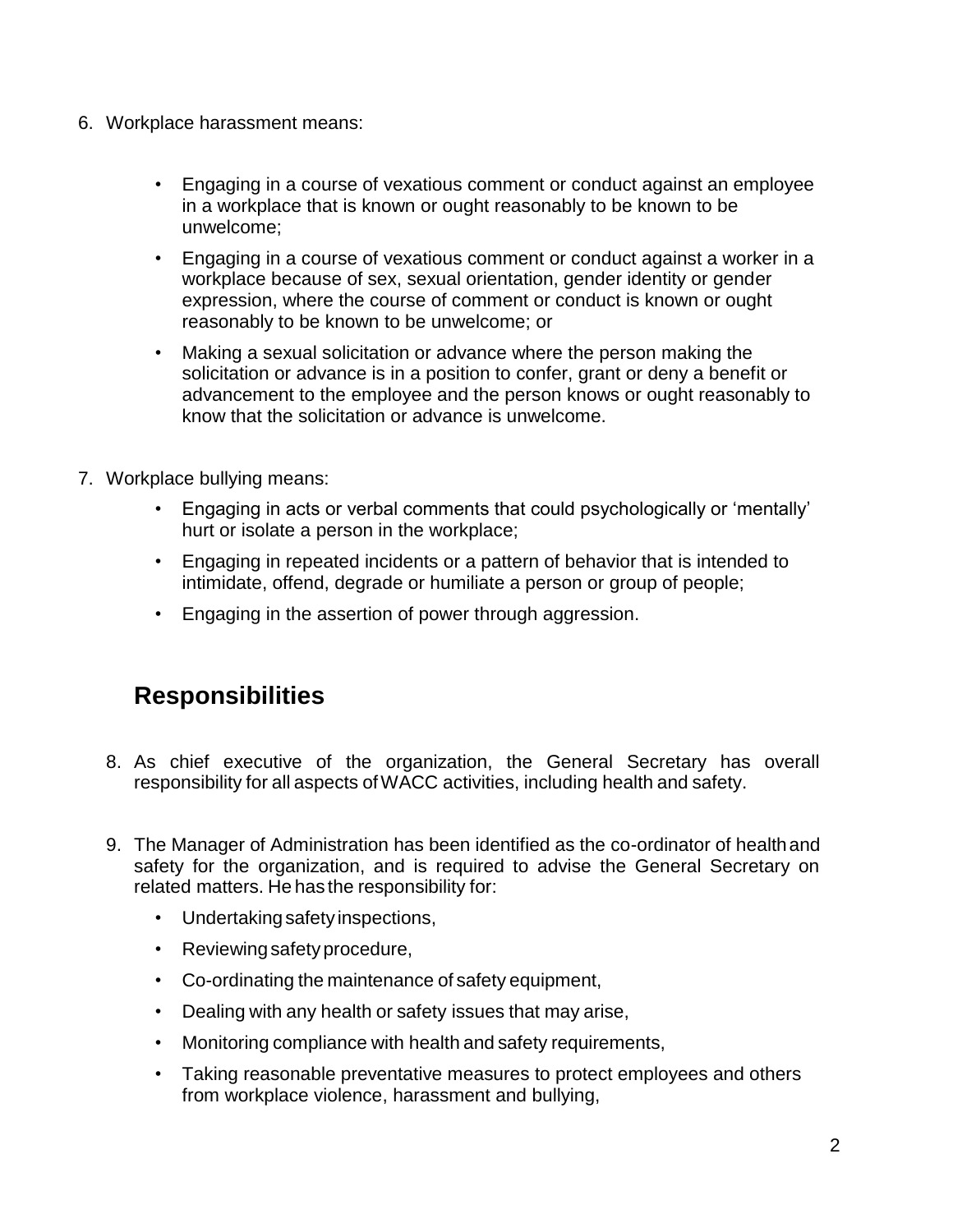- Ensuring that workplace violence, harassment and bullying assessments are conducted as often as is necessary and to address workplace violence, harassment and bullying risks identified through the assessments,
- Ensuring that all employees are trained on this policy and to maintain a record of all completed training, and
- Establishing a process for reporting and responding complaints and/or incidents of workplace violence and harassment.
- 9. All staff and volunteers are required to:
	- Take account of health and safety in their work,
	- Consider the safety-related implications of programs and projects with which they are involved,
	- Carry out their activities in a way that does not put others at risk of injury,
	- Promote a work environment free from workplace violence, harassment, bullying and discrimination,
	- Notify the Secretary General and/or staff with supervisory authority immediately of any acts of workplace violence, harassment, bullying or discriminatory conduct,
	- Participate in training regarding this policy and any necessary training as required by WACC, and
	- Fully participate and cooperate in any investigation of complaints and/or incidents in breach of this policy.
- 10. Staff with supervisor responsibilities will:
	- Ensure that employees and volunteers are provided with such information as they may require to carry out their work safely,
	- Review work activities in their area of responsibility to ensure that adequate training has been provided,
	- Monitor, so far as is reasonable, work practices to ensure that staff are working safely,
	- Include consideration of health and safety matters in employee performance appraisals,
	- Promote a work environment free from workplace violence, harassment, bullying and discrimination,
	- Communicate and review this policy with the volunteers and employees to ensure full understanding of the procedure and their responsibilities,
	- Ensure that all volunteers and employees are trained in this policy, and
	- Respond immediately to all complaints and/or incidents of workplace violence,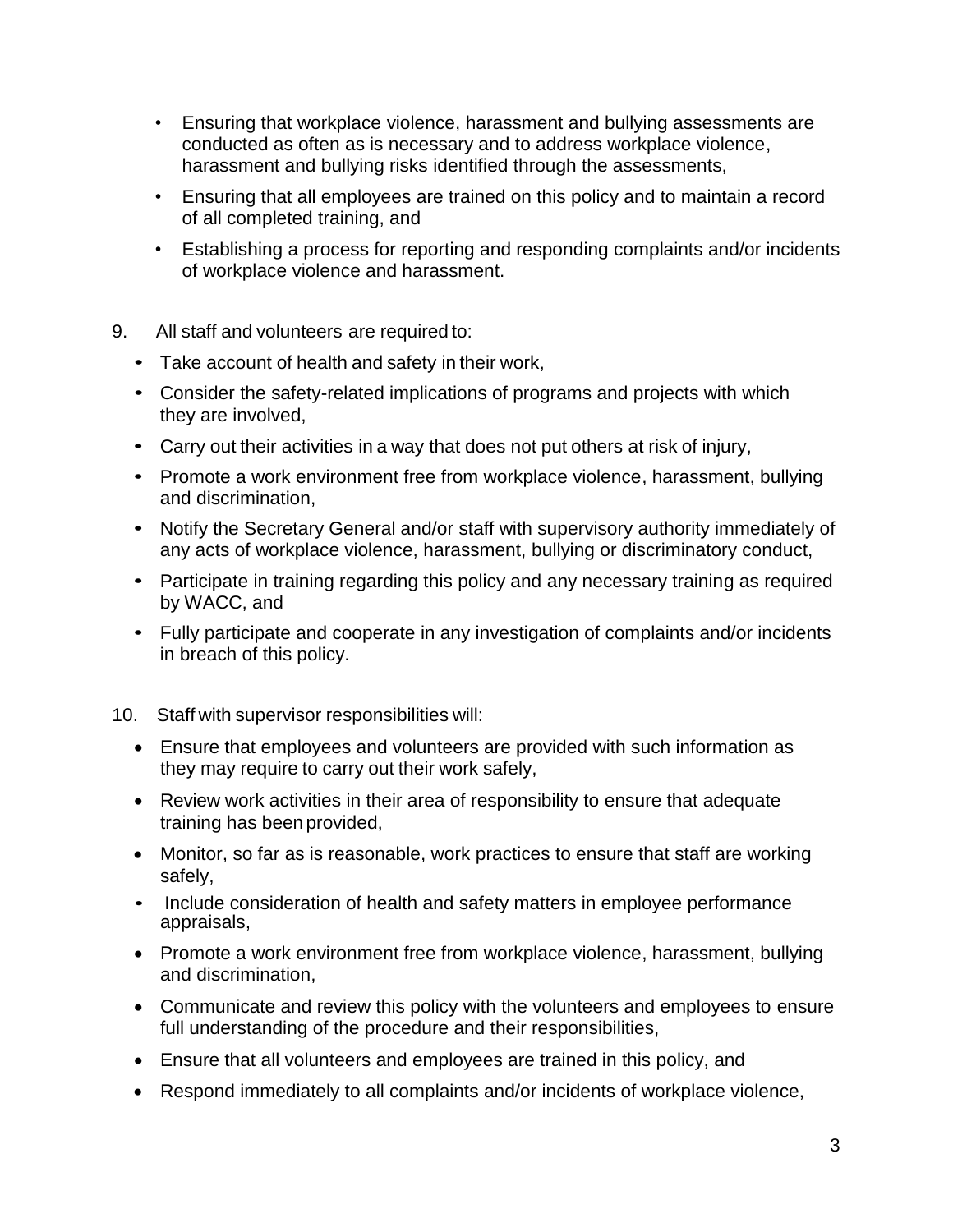harassment, bullying and/or discriminatory conduct.

# **Safety Culture**

- 11.It is WACC's policy that work is only undertaken if it can be performed safely, and every employee has the right to refuse work that is unsafe.
- 12.The Association will take all reasonable steps to control any risks that are brought to its attention by staff, volunteers or others.
- 13.The Association will take all reasonable steps to control any risks that are brought to its attention by staff, volunteers or others.
- 14.Staff members are encouraged to become involved in health and safety, will be given the opportunity to contribute to the development of safe working practices, and will be consulted on health and safety related matters.
- 15.WACC will provide training to any employee, or volunteer working in the WACC offices, that may be necessary in order for them to perform their duties safely.

## **Office Safety**

- 16.Although WACC's offices provide a relatively safe working environment, they are not-risk free. The Association is committed to controlling risks, and it therefore requires that all staff:
	- a. Bring, to the attention of their supervisor, or the Manager of Administration, any risk that they may identify,
	- b. Co-operate in the implementation of measures designed to limit or eliminate risks, and
	- c. Take any necessary actions to protect visitors, volunteers and contractors who are on WACC's property.
- 17. New electrical equipment, including extension cords, must not be introduced into the workplace without the Manager of Administration being advised. He will carry out a review of all portable electrical equipment annually, and will remove from service any such equipment which shows signs of damage such that electrical safety may be compromised.
- 18. The use of toxic substances must be avoided, and no toxic substance may be introduced into the workplace without the prior approval of the Manager of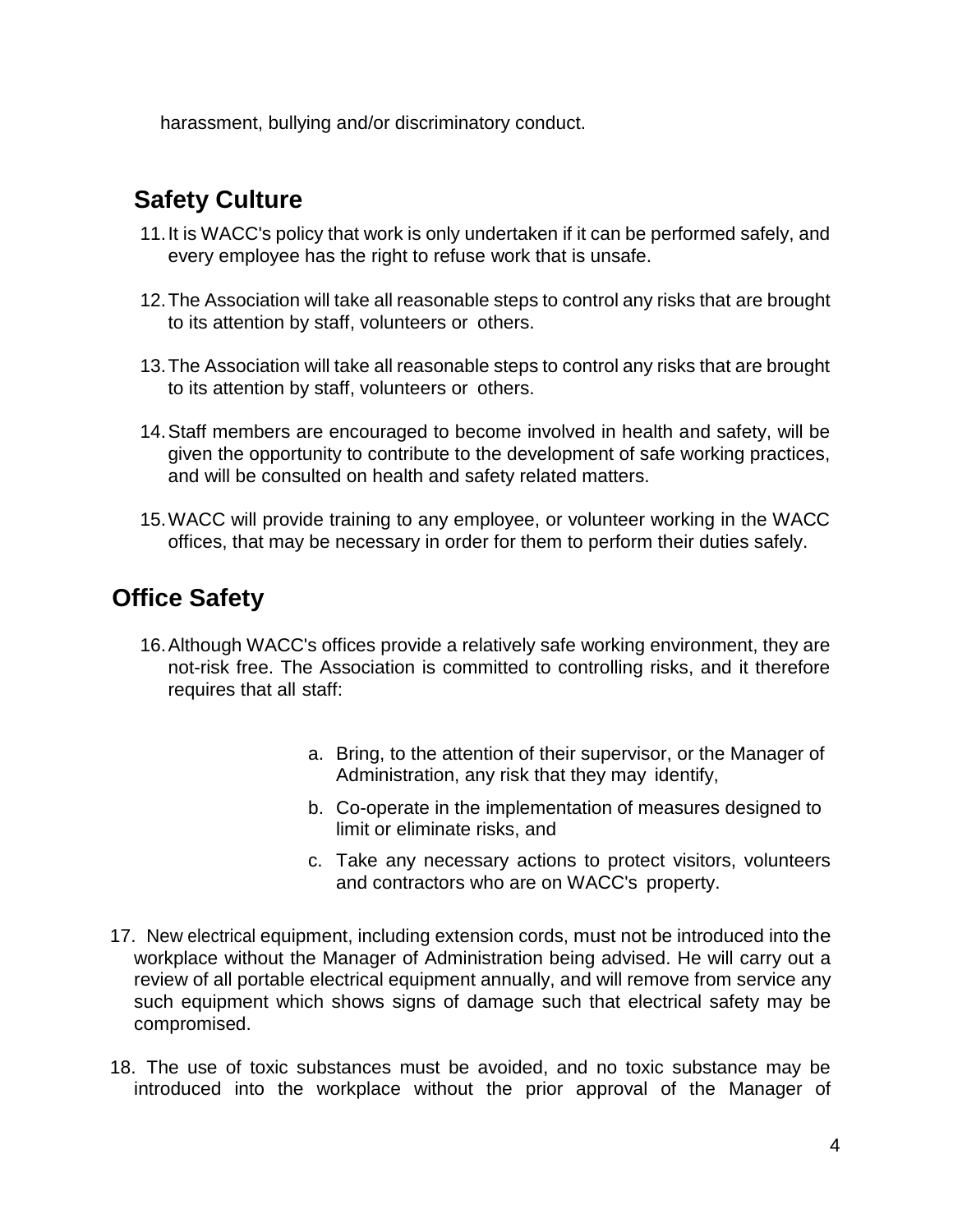Administration. He will maintain a list of any such substances and their location.

#### **Non-office Work**

- 19. Employees who are carrying out their duties in locations that are not under WACC's control, including those who are working from home, participating in an outside meeting or event, visiting a project, or travelling on behalf of the Association, are required to take steps to limit the risks to which they are exposed.
- 20. From time-to-time it may be consistent with WACC's role for a staff member to visit an area where personal safety is at risk. In such circumstances, all reasonable steps must be taken to ensure that the staff member is not exposed to risks unnecessarily and to limit the risks that cannot be avoided in so far as this can reasonably be achieved.
- 21. Those who work regularly from home must:
	- Carry out a risk assessment of the environment in which they work,
	- Take all reasonable precautions to control risks, including risks of a breach of confidentiality and privacy of personal information, and
	- Notify the Manager of Administration of any significant risks that cannot be controlled or eliminated.

## **Accidents**

- 22. Any work-related accident which leads to injury to an employee, any accident occurring on WACC premises in which any person is injured, or any incident which might have led to an injury, must be reported promptly to the Manager of Administration.
- 23.In case of any injury accident on WACC premises:
	- All staff must co-operate in ensuring that first aid is provided any other actions to protect against further injury and alleviate suffering are undertaken as a priority, and
	- A written report, identifying the person involved, the extent of injuries, any equipment involved and the circumstances surrounding the accident, including any likely causes, must be prepared by the senior member of staff on the premises at the time of the accident.
	- Every injury accident will be investigated by or under the direction of the Manager of Administration, the need for any remedial action necessary to prevent a recurrence must be identified, and such remedial action will be taken promptly.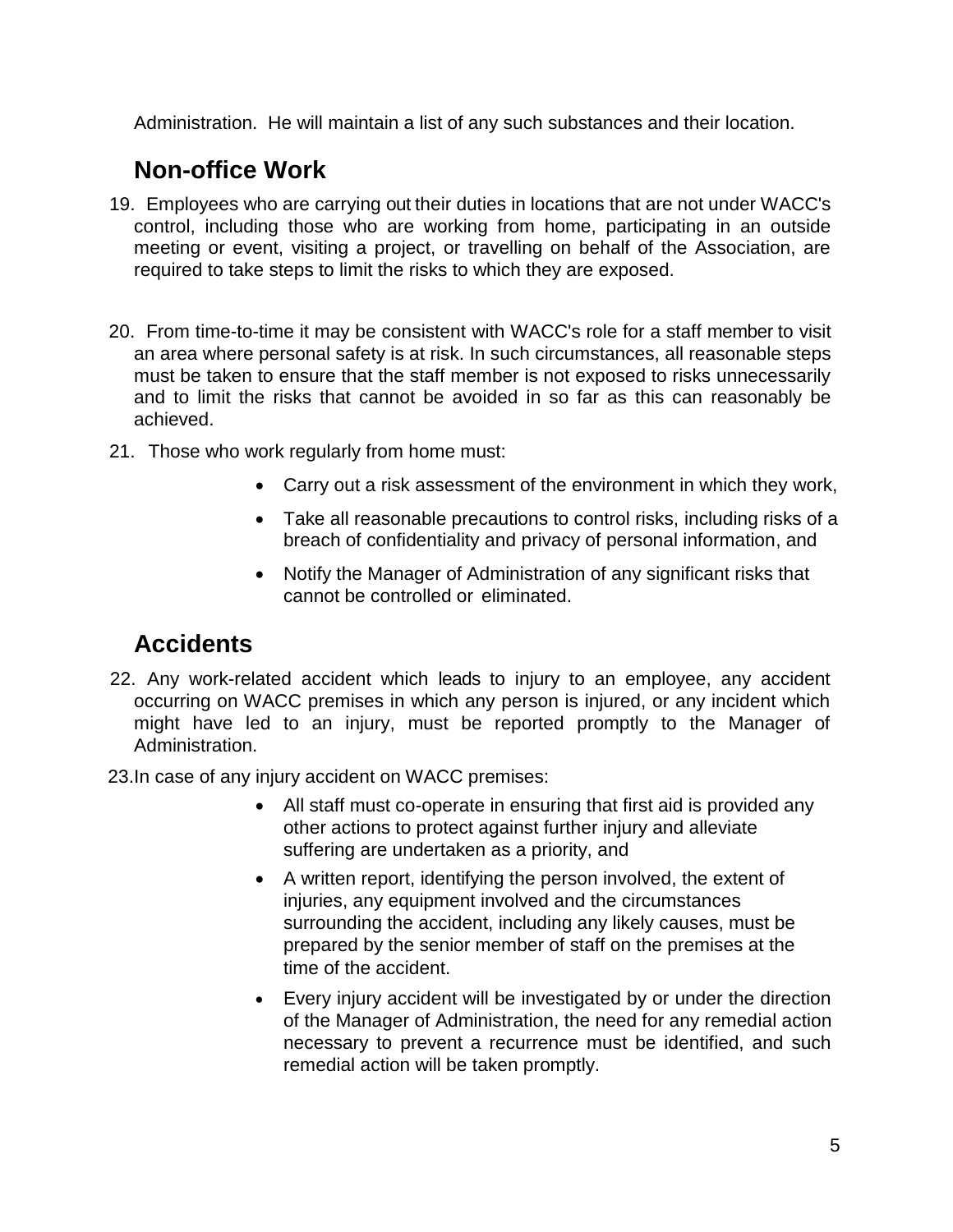• In the case of illness developing while at work, or in the event of an employee being diagnosed as having an illness which may be work-related, the Manager of Administration must be notified. In the case of the latter, he or she will promptly advise the General Secretary.

## **Reprisals**

- 24. WACC will not tolerate any form of reprisals or threats of reprisals and employees who engage in such actions will be disciplined according to the Discipline Policy.
- 25. Reprisal includes:
	- Any act of retaliation that occurs because a person has complained of or provided information about an incident of workplace violence, harassment, bullying or discrimination,
	- Intentionally pressuring a person to ignore or not report an incident of workplace violence, harassment, bullying or discrimination, and
	- Intentionally pressuring a person to lie or provide less than full cooperation with an investigation of a complaint or incident of workplace violence, harassment, bullying or discrimination.

## **Reporting and Investigation**

- 26.All complaints of workplace violence, harassment, bullying or discrimination will be taken seriously and will be investigated.
- 27.In the event of an incident involving workplace violence, a senior staff or executive employee will determine whether the police need to be contacted in relation to the incident where the employee or others have not already done so.
- 28.Where police have been contacted, the General Secretary must be informed and notified as soon as possible.
- 29.All complaints and/or incidents will be thoroughly investigated in an unbiased, impartial, and timely manner by the General Secretary. The General Secretary will arrange to meet and interview the complainant, the person(s) being accused and any other employees or witnesses to the alleged incident, and take any other steps deemed necessary to fully and fairly investigate the complaint and/or incident.
- 30.Should it appear that the General Secretary is involved in an incident, the matter should be reported to the President, via email at [president@waccglobal.org.](mailto:president@waccglobal.org) In this instance, the President will take any steps necessary to fully and fairly investigate the complaint and/or incident